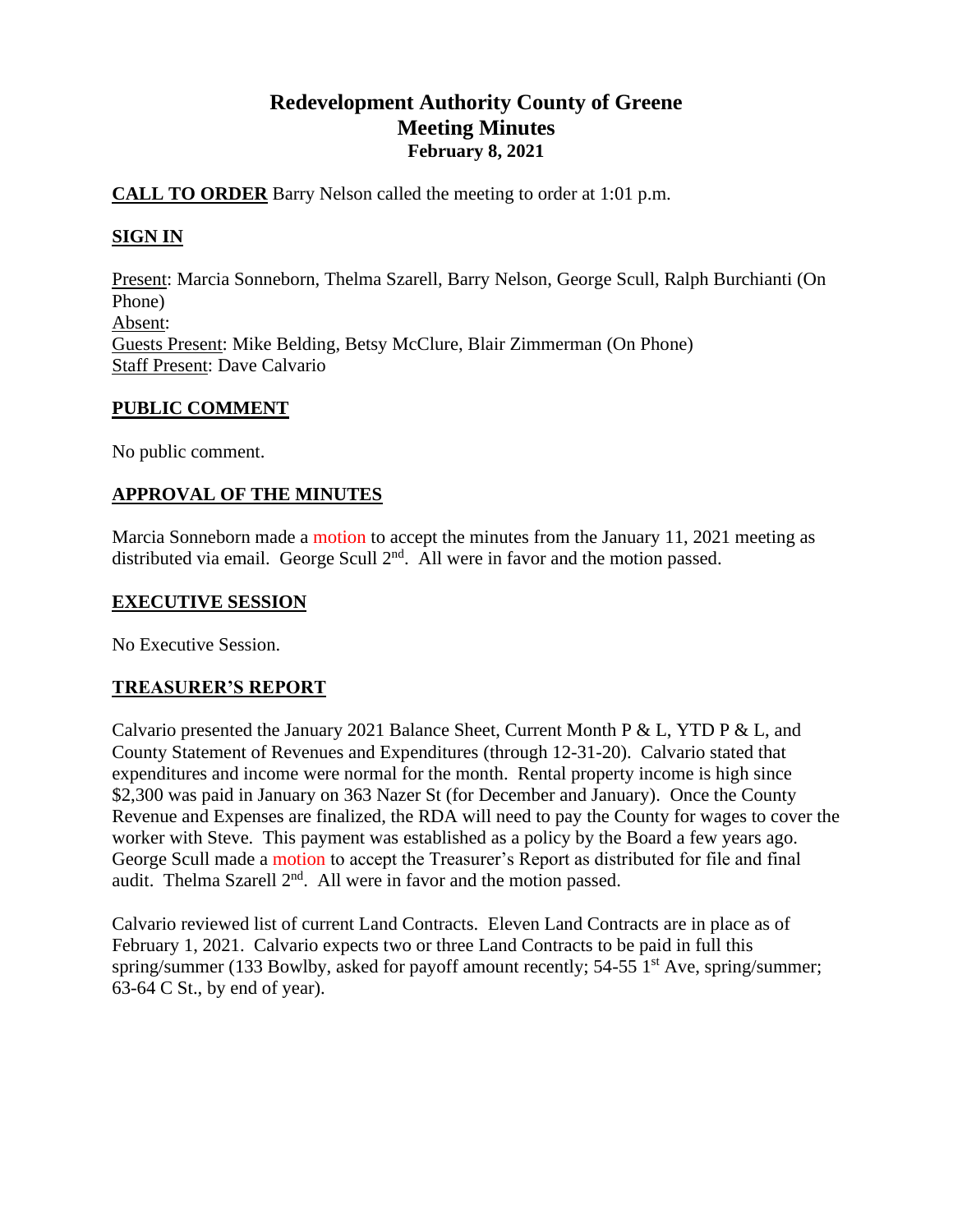#### **OLD BUSINESS**

#### **Properties for Sale**

Floral Shop asking \$89,000. Center for Community Resources (CCR) is still interested in the building, but need financial assistance to build out the building to meet their needs. Human Services Fiscal Officer has had conversations with CCR staff regarding funding to assist with renovations.

23 Wood Avenue, Nemacolin is For Sale. Asking \$45,000. No calls. Home was finished in September 2020. Board does not want to consider renting home at this time. Wait until weather breaks and see if any interest.

323 5th Ave, Crucible is For Sale. Asking \$84,900. Some interest.

#### **Land Bank Law**

SB 667 Land Bank law. Commissioners are in favor of forming Land Bank. Gene Grimm, County Solicitor, will work on in early 2021.

#### **Delinquent Taxes on Properties Purchased at 2019 Judicial Sale**

Delinquent school tax notices received from Carmichaels and Jefferson Morgan School Districts on properties purchased at June 2019 Judicial Sale. Letter sent from Colin Fitch and Calvario explaining matter. Letter received from JM School District stating that 2019 school taxes have been waived on properties in question. No response from Carmichaels School District. Calvario will continue to follow up with Carmichaels Superintendent.

#### **Update on Land Contracts Due/Past Due**

1880 Jefferson Rd, Rices Landing. Person is still unemployed, enrolled in school, and current on payment.

#### **Clarksville Blighted Homes (Pitt Gas)**

Demolishing two homes in Pitt Gas in partnership with Jefferson Township. One home is down.

#### **Nineveh Heights**

2018 PHARE grant of \$800,000 to build smaller number of homes in Nineveh. CNX owns property where we are looking to put in 4-6 homes. Jeff Marshall and Calvario had a call with CNX landmen to discuss CNX donating a portion of MacDowell and Koloski property. Calvario met at site with Chief Sewage Officer. Two options for septic exist, Ecoflo or AdvanTex, per Sewage Officer.

#### **29 Wood Street, Nemacolin (Homework House w Carmichaels School District)**

Home is finished. Retaining wall will be rebuilt by Township. District waiting for CARES Act funds to purchase appliances and furniture.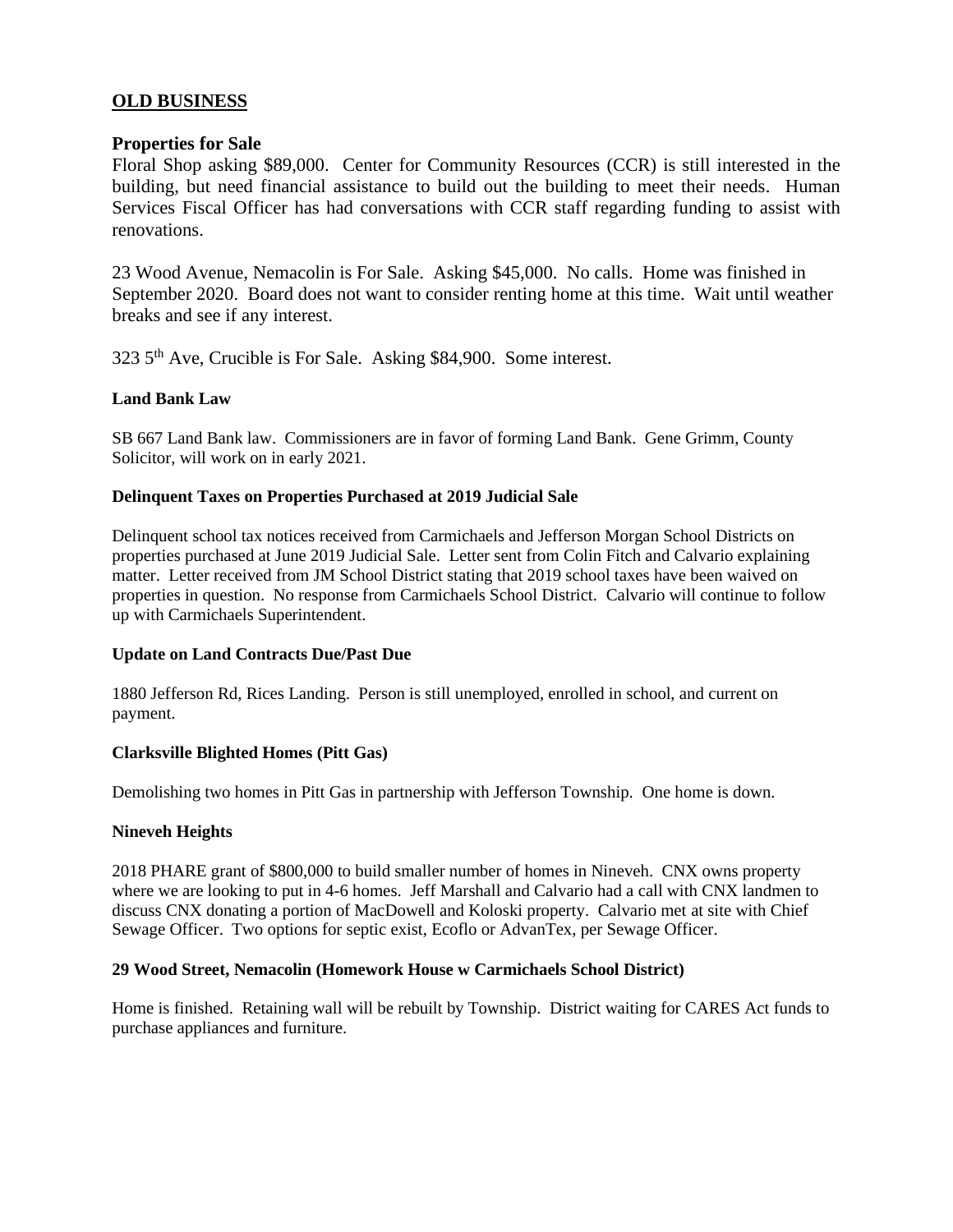#### **64 Diaz St, Nemacolin**

Purchased from John Krency estate. We need to have Steve rehabilitate this home in order to save money due to selling price of homes in Nemacolin. As soon as County Prisoners are permitted to work, they will begin to gut inside of home.

#### **Blight Survey of Nemacolin and Crucible**

Survey finished. Results will be placed into GIS and layers developed to show larger picture to help decide next steps.

#### **Tax Assessment Appeals**

Appeals on 40 Wood and 46 School should be heard in early April 2021.

#### **Old Rogersville School Development**

Two modular home were ordered. Do not expect delivery until April or May. Homes will be on a crawl space. Most likely homes will be put on Superior Walls. A slightly oversized 1-car garage will be built for each home. Draft of drawings on how homes will be set distributed.

#### **NEW BUSINESS**

- 1. After discussion and review of the Market Analysis, George Scull made a motion to set the selling price of 324  $5<sup>th</sup>$  Ave, Crucible at \$83,900, and gave the Executive Director authority to go down to \$80,900 without bringing an offer back to the Board. Ralph Burchianti 2<sup>nd</sup>. All were favor and the motion passed.
- 2. Reviewed Homebuyer Assistance Application, along with pre-qualification letter from First Federal from Lisa Sowden. Lisa is interested in purchasing  $324.5<sup>th</sup>$  Ave, Crucible. Calvario will inform Lisa of the price of the home. This home should be completed in early March.
- 3. List of properties under rental agreement distributed and reviewed. As leases expire, Board will review whether to renew.
- 4. Next Judicial Sale will be held on March 9. Calvario informed the Board that he will be out of town during the sale. After discussion, Thelma Szarell made a motion authorizing three Board members, Marcia Sonneborn, Barry Nelson, and George Scull to attend the sale and bid on properties recommended to the Board by the Executive Director. George Scull, 2<sup>nd</sup>. All were in favor and the motion passed.
- 5. 141 North St, Rices Landing (Jefferson Township), is next home RDA will rehab. Columbia Gas is gas utility in area. Their main gas line is approximately 150' away from home. Calvario has been in contact with Columbia regarding cost to extend line.
- 6. Calvario voiced concern that the price set previously on 323  $5<sup>th</sup>$  Ave, Crucible, \$84,900, was too high when the Market Analysis suggested a listing price of \$79,900. After discussion, Thelma Szarell made a motion to change the asking price to \$81,500, and gave the Executive Director authority to go down to \$79,900 without brining an offer back to the Board. George Scull  $2<sup>nd</sup>$ . All were in favor and the motion passed.

#### **DIRECTOR'S REPORT**

- 1. Steve Salisbury has next doctor appointment with surgeon on February 19, and will meet with independent medical evaluator through Workmen's Comp on February 26.
- 2. RDA office may be moving.